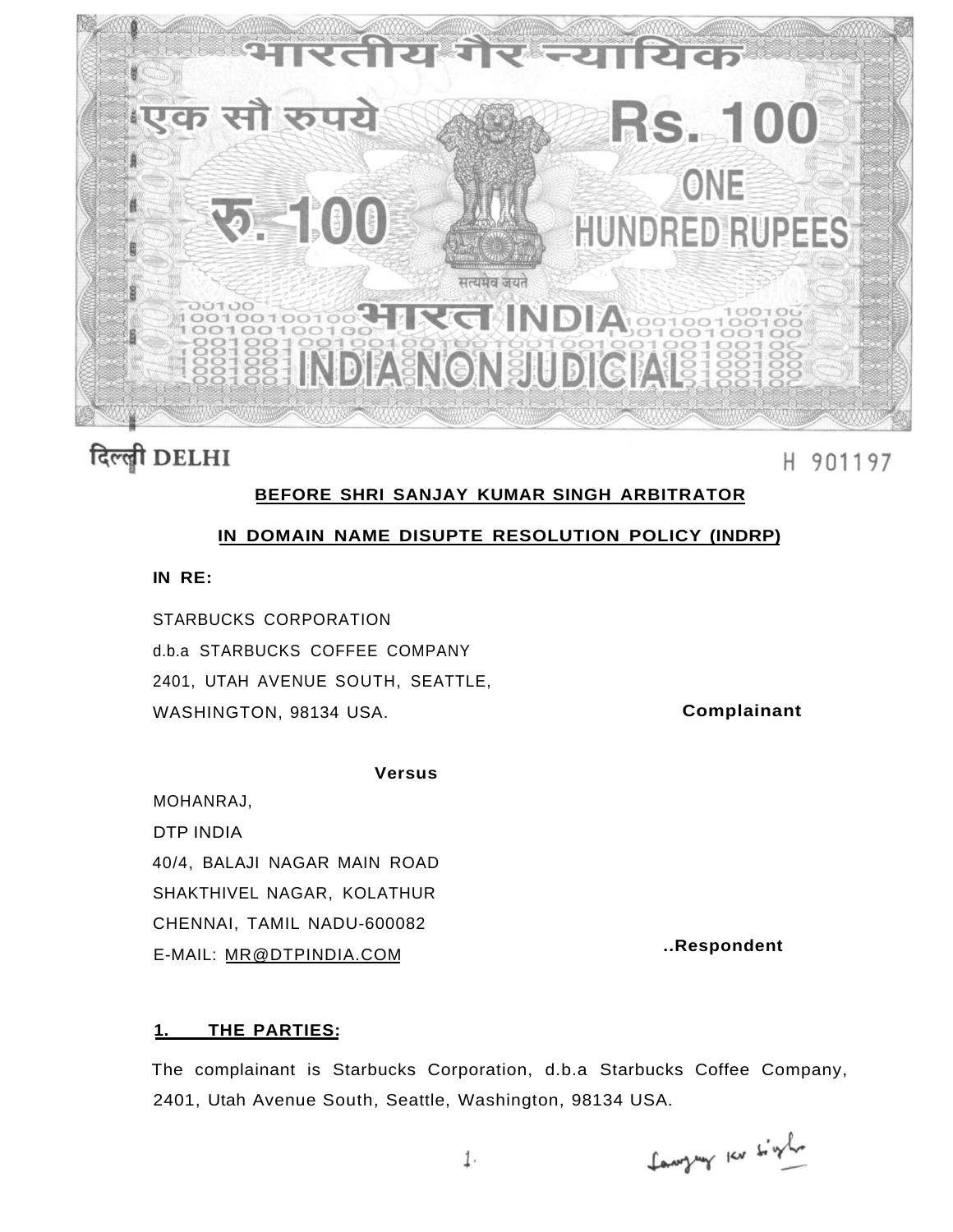The Respondent is Mohanraj, DTP India 40/4, Balaji Nagar Main Road, Shakthivel Nagar, Kolathur Chennai, Tamil Nadu.

#### **2. DOMAIN NAME AND TRADEMARK IN DISPUTE:**

Domain name of the respondent is **"STARBUCKS.CO.IN"** 

The trademark of the complainant is **"Starbucks".** The registry is National Internet Exchange of India (NIXI).

### **3. BRIEF BACKGROUND:**

This arbitral proceeding commenced in accordance with IN Dispute Resolution Policy (INDRP) and rules framed thereunder.

The complainant submitted his complaint in the registry of NIXI. Shri Sanjay Kumar Singh was appointed as Sole Arbitrator in the matter by NIXI.

It is alleged by the complainant that it is the world's largest multinational chain of coffee shops with headquarter in Seattle, Washington, USA . The complainant is a leading retailer, roaster and brand of specialty coffee. The term complainant includes its predecessor-in-interest, franchisees, licensees and affiliates. It is alleged by the complainant that it owns and uses, inter alia, the trade marks **STARBUCKS and STARBUCKS COFFEE WITH DESIGN,** which are associated with it and its goods, business, including coffee shops, cafes, etc. The said trade marks are registered in various classes United States and several countries including India. The complainant has used the trade marks **STARBUCKS and STARBUCKS COFFEE WITH DESIGN** for over eight years as the principal identifier of its business and the products it sells. It is further alleged by the complainant that it owns the trademark **"Starbucks"** and **Starbucks coffee with design** and complainant's trade marks are registered in 138 countries. The lists of the countries are mentioned in para no.3 of the complaint. The details of the complainant's registration for the trade marks **"Starbucks"** in USA and some

Samply Kr Lingh

2,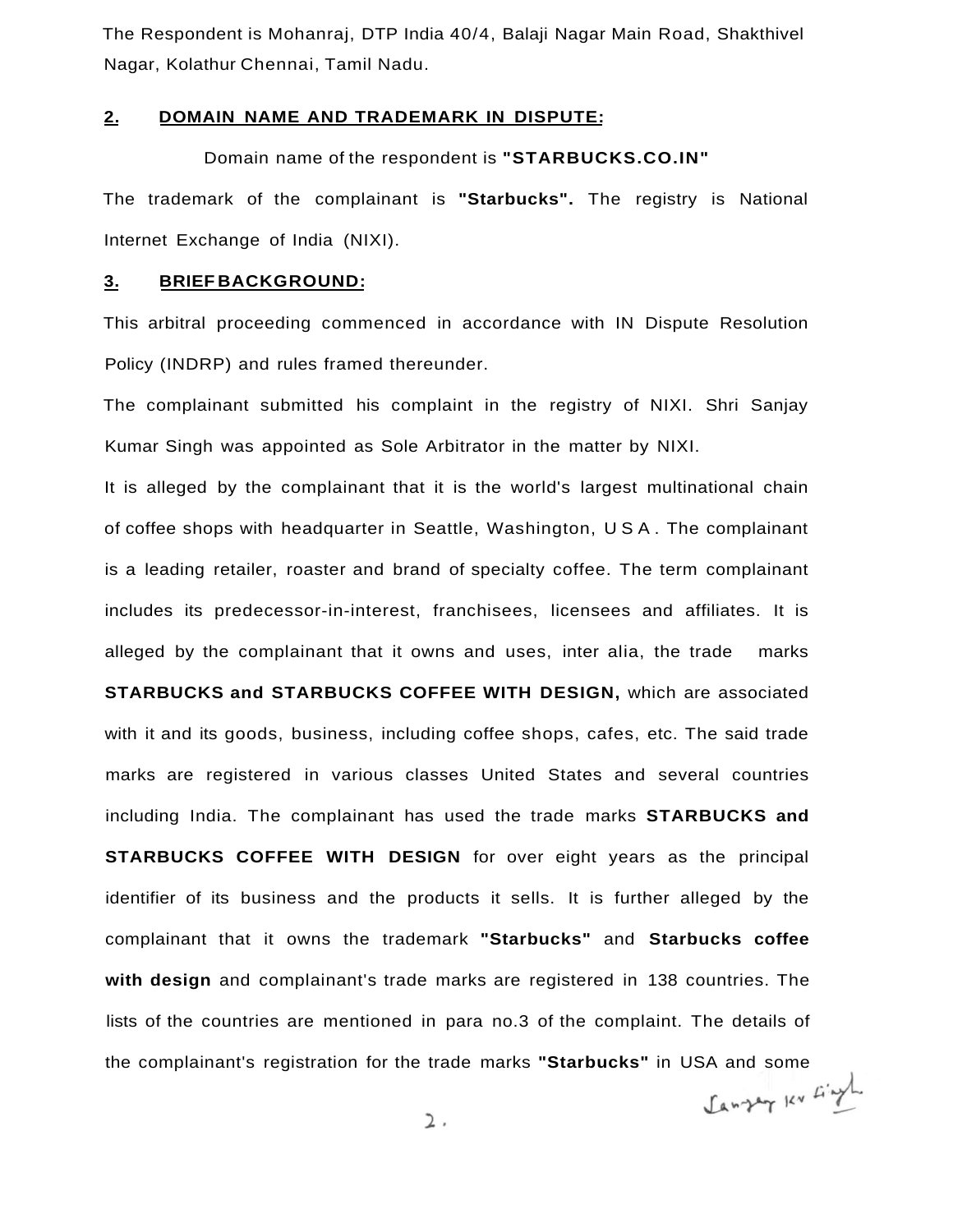of the major countries including INDIA are mentioned Para no.4 of the complaint. The complainant has submitted in Para no.4 of the complaint that it has registered the trade mark **"Starbucks"** in INDIA vide registration number 689218 in "class 30" on December 4, 2005. The complainant has further submitted in Para no.5 of the complaint that it is the registered proprietor of the trade mark **Starbucks** and **Starbucks coffee with design** in INDIA in various classes as mentioned in Para no.5 of the complaint. The complainant has also submitted that he has registered the domain name [www.starbucks.com i](http://www.starbucks.com)n the year 1993, in addition to country specific domain names including [www.starbucks.in a](http://www.starbucks.in)s mentioned in Para no.6 of the complaint. The complainant has further submitted that it has an interactive website [http://www.starbucks.com.](http://www.starbucks.com) In addition to the country specific websites which are accessible to persons from any part of the world including India.

A copy of complaint has already been sent to the respondent by the .In Registry through e-mail. Upon receipt of the complaint, the Arbitrator sent a notice dated to the respondent to send his defence / counter to the complaint alongwith supportive documents / evidence at his e-mail address within seven days from receipt.

The respondent sent his defence / counter to the complaint. The respondent has submitted that at the time of booking /registering the domain name [www.starbucks.co.in](http://www.starbucks.co.in) the .in registry or his registrar did not ask him to submit any supportive documents / evidence to register the Domain name. The respondent has further submitted that the complainant has neglected the Domain name [www.starbucks.co.in](http://www.starbucks.co.in) for past 04 years at the time of registering [www.starbucks.in](http://www.starbucks.in) even though the .co. in extension was available(fron year<br>میگریم استعداد است.

 $3.$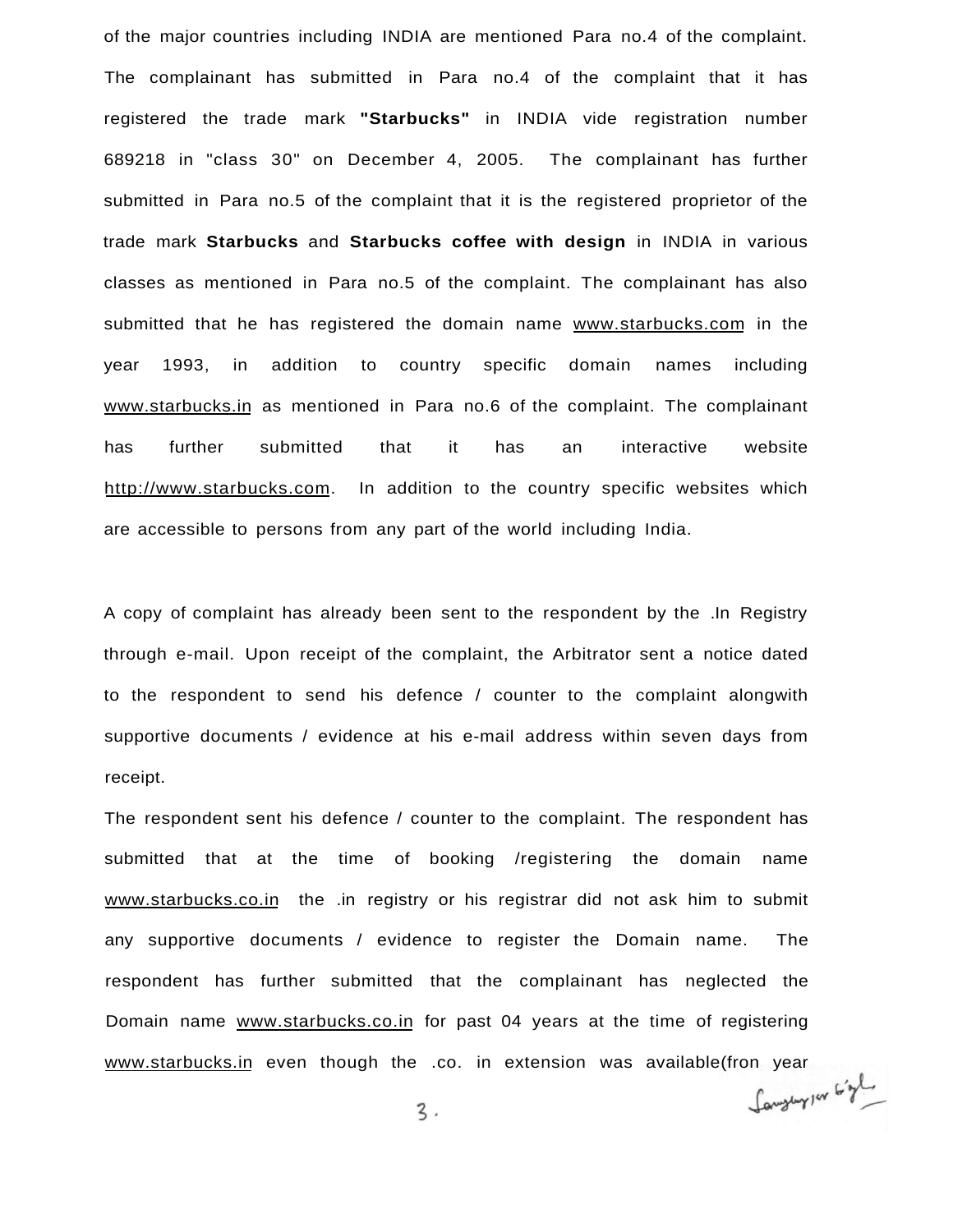2002) before .in extension released. He has prayed for cancellation of complaint and allow him to use the domain name for his own purpose of another business which will not be in complainant's industry.

The complainant has sent the rejoinder to the reply / defence / counter to the respondent stating that the averments made in the complaint by the complainant have not been denied and the same are therefore deemed to be admitted by the respondent. The complainant has further submitted that mere fact that at the time of booking/ registering the domain name [www.starbucks.co.in](http://www.starbucks.co.in) the .in registry or his registrar did not ask respondent to submit any supportive documents / evidence to register the Domain, does not bestow upon him any absolute right in the said domain name. The complainant has further submitted that respondent has not given any explanation as to how he came about adopting or hit upon the domain name [www.starbucks.co.in,](http://www.starbucks.co.in) when the complainant is the registered proprietor of the trade mark **Starbucks** in India since 1995. The complainant has further submitted that the respondent is neither commonly known as **Starbucks** nor making a legitimate or fair use of the said domain name. The complainant has further submitted that the domain name of respondent is identical to complainant's registered trade mark and service mark **Starbucks.** The complainant has further submitted that it has bonafide right in the registered trade mark **Starbucks** and the respondent has no right or legitimate interest in the domain name and he has got it registered for unjust enrichment. The domain name has been used in bad faith and therefore the respondent is not entitled to retain the said the domain name. The complainant has Draved for the transfer of the domain name [www.starbucks.co.in t](http://www.starbucks.co.in)o the complainant.

Jangeny kr single

 $4.$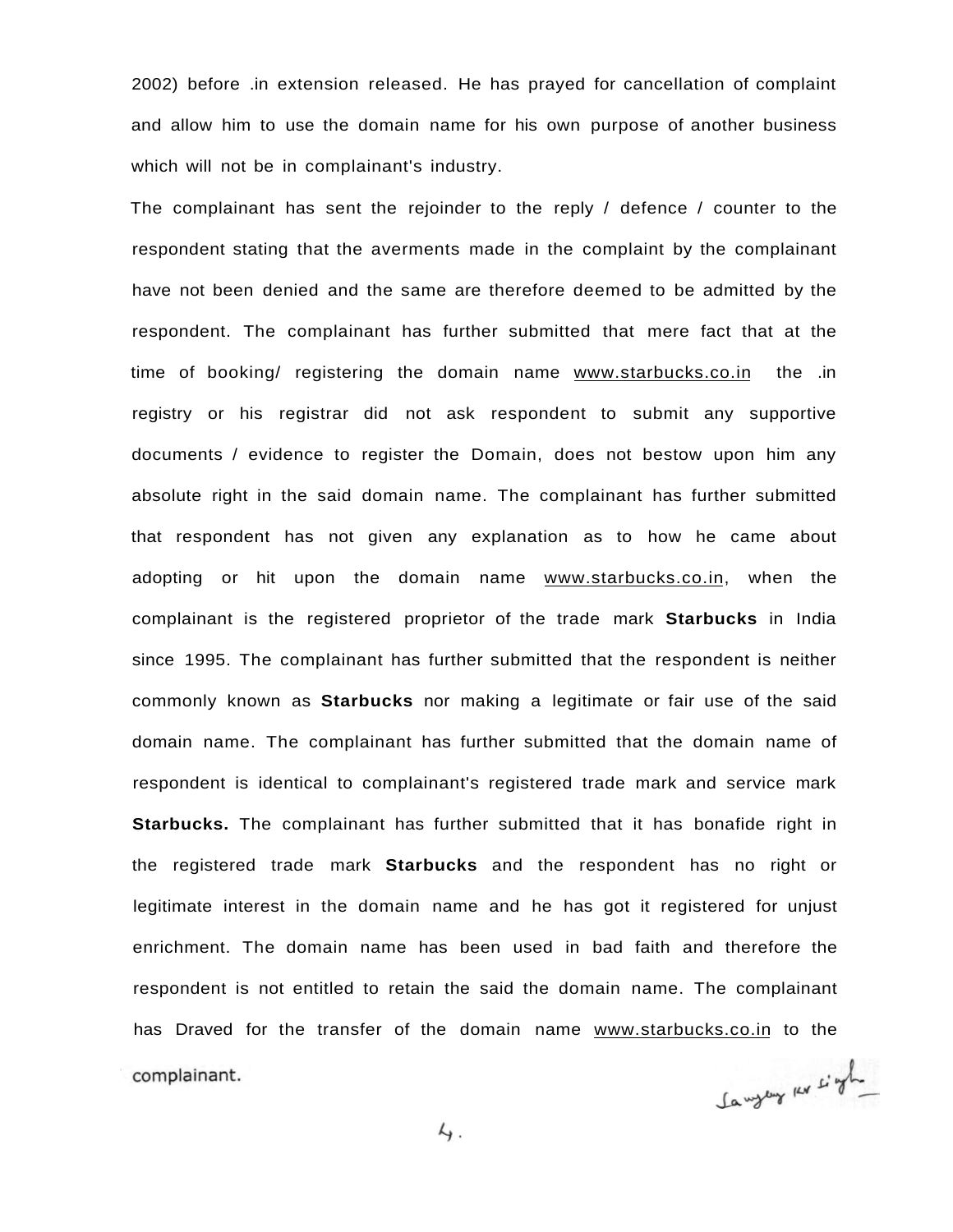#### **4. PARTIES' CONTENTIONS:**

- (i) The complainant has alleged that domain name of the respondent is identical and confusingly similar to his trademark in which it has rights.
- (ii) The complainant has alleged that respondent does not have rights or legitimate interest in respect of domain name and also the respondent has no registered trademark rights of the said domain name.
- (iii) The complainant has further alleged that the domain name is registered by the respondent and is used by him in bad faith. **The complainant has submitted that its trade marks are well known in India.** The complainant has further alleged that the respondent's intention is not to act in good faith but has got registered the disputed Domain name in bad faith.

The complainant has sought the relief of transfer of domain name **"STARBUCKS.CO.IN"** to him.

#### **5. OPINION/FINPING:**

**The Para no.4 of the IN Domain Dispute Resolution Policy (INDRP) is as follows:-**

#### **TYPES OF DISPUTES**

Any person who considers that a domain name conflicts with his legitimate rights or interest may file complaint to .IN Registry on following premises:

- "i) the Registrant's domain name is identical or confusingly similar to a name, trademark or service mark in which the complainant has rights;
- ii) the Registrant has no rights or legitimate interests in respect of the domain name and

Langung par Light.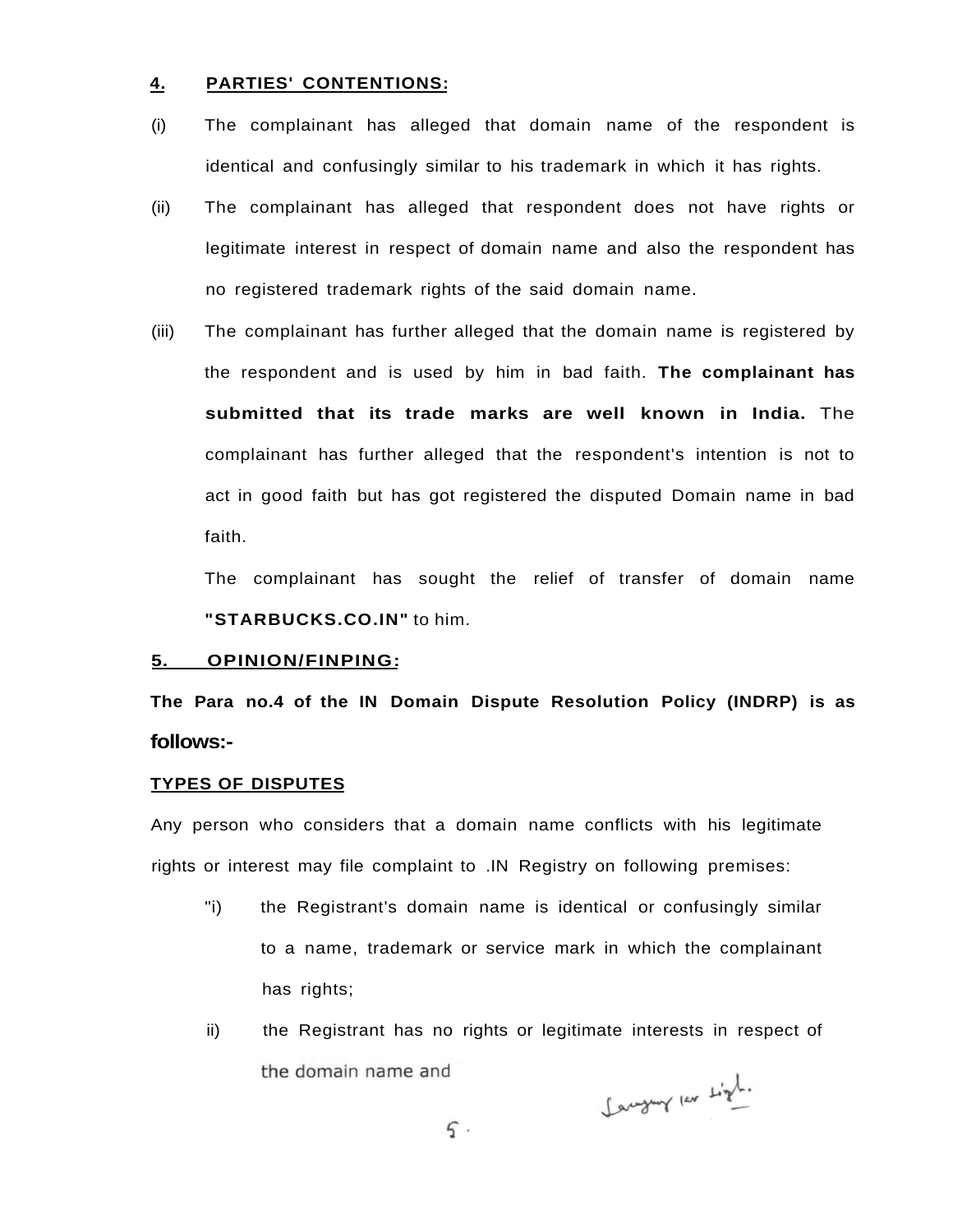iii) The Registrant's domain name has been registered or is being used in bad faith."

**The para no.6 of the IN Domain Dispute Resolution Policy (INDRP) is follows:** 

# **6. EVIDENCE OF REGISTRATION AND USE OF DOMAIN NAME IN BAD FAITH**

The following circumstances, in particular but without limitation, if found by the Arbitrator to be present, shall be evidence of the registration and use of a domain name in bad faith:

- "i) Circumstances indicating that the Registrant has registered or acquired the domain name primarily for the purpose of selling, renting, or otherwise transferring the domain name registration to the complainant, who bears the name or is the owner of the trademark or service mark, or to a competitor of that complainant, for valuable consideration in excess of the Registrant's documented out of pocket costs directly related to the domain name; or
- ii) the Registrant has registered the domain name in order to prevent the owner of the trademark or service mark from reflecting the mark in a corresponding domain name, provided that the Registrant has engaged in a pattern of such conduct; or
- ii) by using the domain name, the Registrant has intentionally attempted to attract Internet users to the Registrant's website or other online location, by creating a likelihood of confusion with the complainant's name or mark as to the source, sponsorship, affiliation, or endorsement of the Registrant's

6,

Langung Kr L'gl.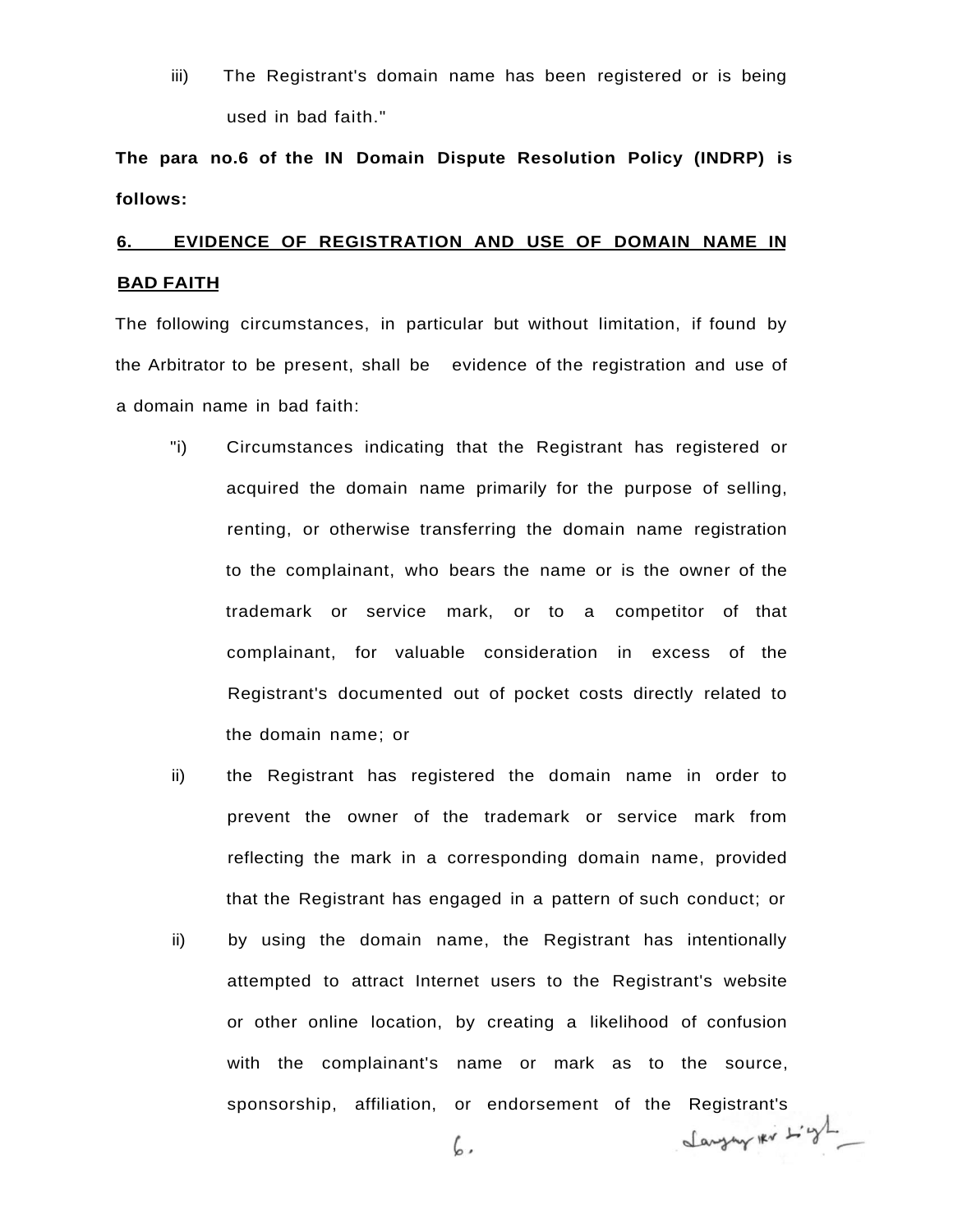website or location or of a product or service on the Registrant's website or location.<sup>"</sup>

**The para no.7 of the IN Domain Dispute Resolution Policy (INDRP) is as follows:-**

# **7. REGISTRANT'S RIGHTS TO AND LEGITIMATE INTERESTS IN THE DOMAIN NAME**

Any of the following circumstances, in particular but without limitation, if found by the Arbitrator to be proved based on its evaluation of all evidence presented, shall demonstrate the Registrant's rights to or legitimate interests in the domain name for the purpose of paragraph 4 (ii):

- "i) before any notice to the Registrant of the dispute, the Registrant's use of, or demonstratable preparations to use, the domain name or a name corresponding to the domain name in connection with a bonafide offering of goods or services;
- ii) the Registrants (as an individual, business, or other organization) has been commonly known by the domain name, even if the Registrant has acquired no trademark or service mark rights; or
- iii) the Registrant is making a legitimate non-commercial or fair use of the domain name, without intent for commercial gain to misleadingly divert consumers or to tarnish the trademark or service mark at issue."

The other fact, which is to be dealt with before going into merit is, that, as to whether, the cases decided by WIPO- Administrate Panel could be considered, while deciding the present controversy. Moreover these cases throw light upon

Sangery Kr Lingly

7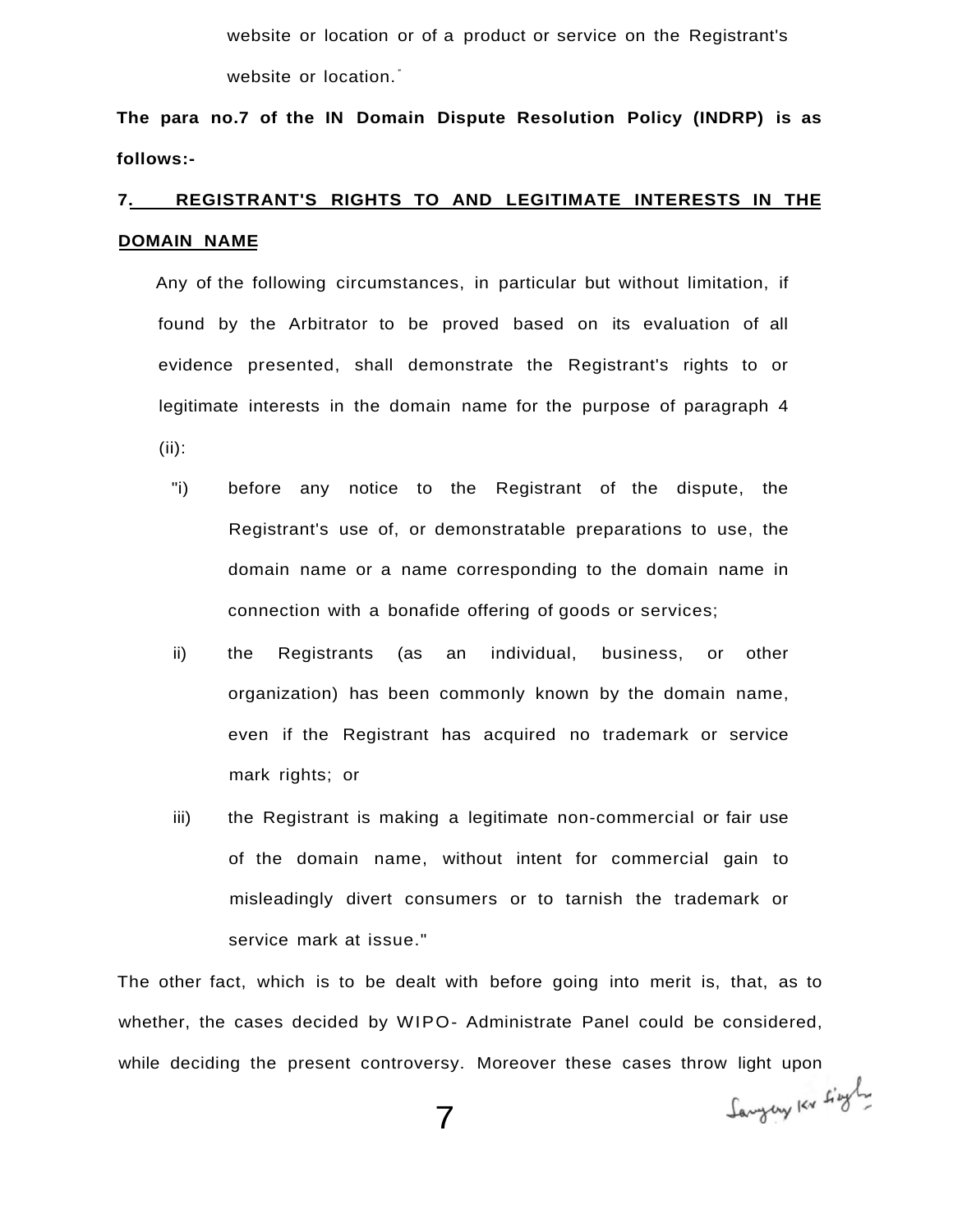various important aspects of controversy. As such they would be considered, while deciding the present controversy, in so far as they do not conflict with INDRP.

#### **8. OPINION AND FINDINGS ON MERITS**

## **A) Whether the domain name is identical or confusingly similar to a trademark in which complainant has right.**

It has been held in Indian decision **M/s Satyam Infoway Ltd. Vs. M/s Siftynet Solution (P) Ltd. JT. 2004 (5) SC 541,** that Domain name has all characteristics of trademark. As such principles applicable to trademark are applicable to domain names also. In the said case the words, "Sify' & 'Siffy' were held to be phonetically similar and addition of work 'net' in one of them would not make them dissimilar.

It is held in Indian case **JT.2004 (5) SC 541,** that in modern times domain name is accessible by all internet users and thus there is need to maintain it as an exclusive symbol. It is also held that it can lead to confusion of source or it may lead a user to a service, which he is not searching.

The domain name and trademark, which may be used in different manner and different business or field, or sphere can still be confusingly similar or identical.

Thus the conclusion is that the domain name of respondent is identical and confusingly similar to the trademark of complainant.

Now the other important aspect that needs consideration is, as to whether the complainant has right in the trademark. It is important to mention here that as per the claim of the complainant the respondent has no trademark right on the said domain name.

Sangung ku singly

2 •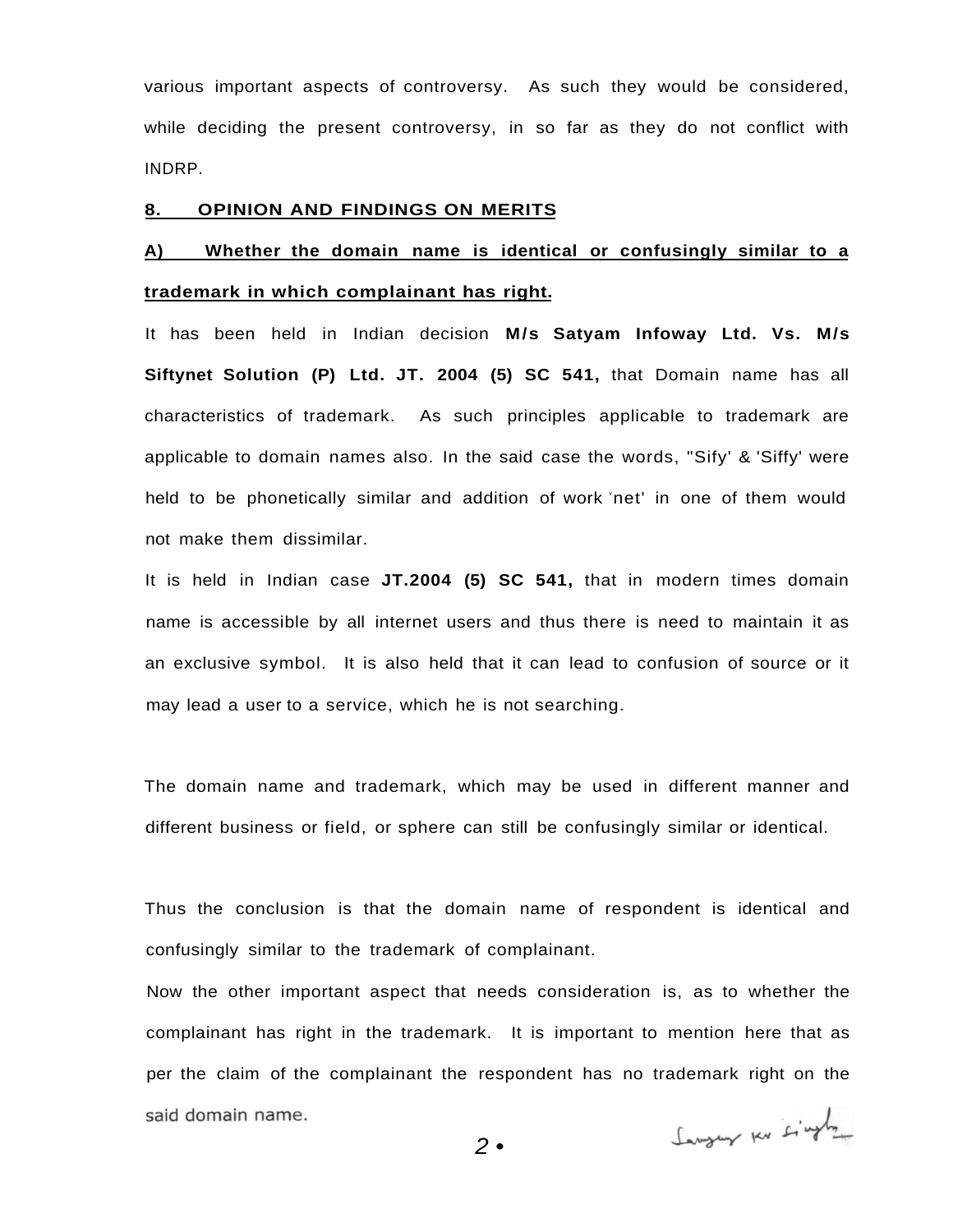This principle is settled in many above Indian cases and referred cases **JT 2004(5) SC 541 and 2004(5) SCC 287.** The complainant has made submission that he has legitimate trademark in India, he is using trademark for many years as stated above. Thus the conclusion is that the domain name **STARBUCKS.CO.IN"** is identical and confusingly similar to the trademark of complainant **'Starbucks'** and the complainant has established that he has right in the trademark.

## **B) Whether the respondent has no right or legitimate interest in the domain name got registered by him**

It is pertinent to mention here that paragraph 4 (ii) of INDRP is to be read with paragraph no.7.

As already stated that paragraph 4 (ii) and 7 of INDRP are to be read together. Their combined effect is that, onus to prove the ingredients of these paras are prima facie on complainant. The onus is not very weak and prima facie, but it heavily shifts on respondent. Respondent can discharge the onus by direct congest and positive evidence which are in his special knowledge and power. The complainant has made positive assertions that respondent has no legitimate right in domain name and the respondent has no trademark on the domain name. The complainant has made positive assertions regarding the fact that respondent has got registered the disputed domain name in the .IN Registry for which the respondent has no right or trademark. As such in above circumstance it is clear that the complainant has prima facie discharged the initial onus cast upon him by virtue of paragraph 4(ii) and 7 of INDRP.

The respondent on other hand has not provided any positive, cogent and specific evidence that it is known or recognized by domain name. The respondent has neither put forth and has nor provided such evidence. Lawyung ku single

 $q$ .